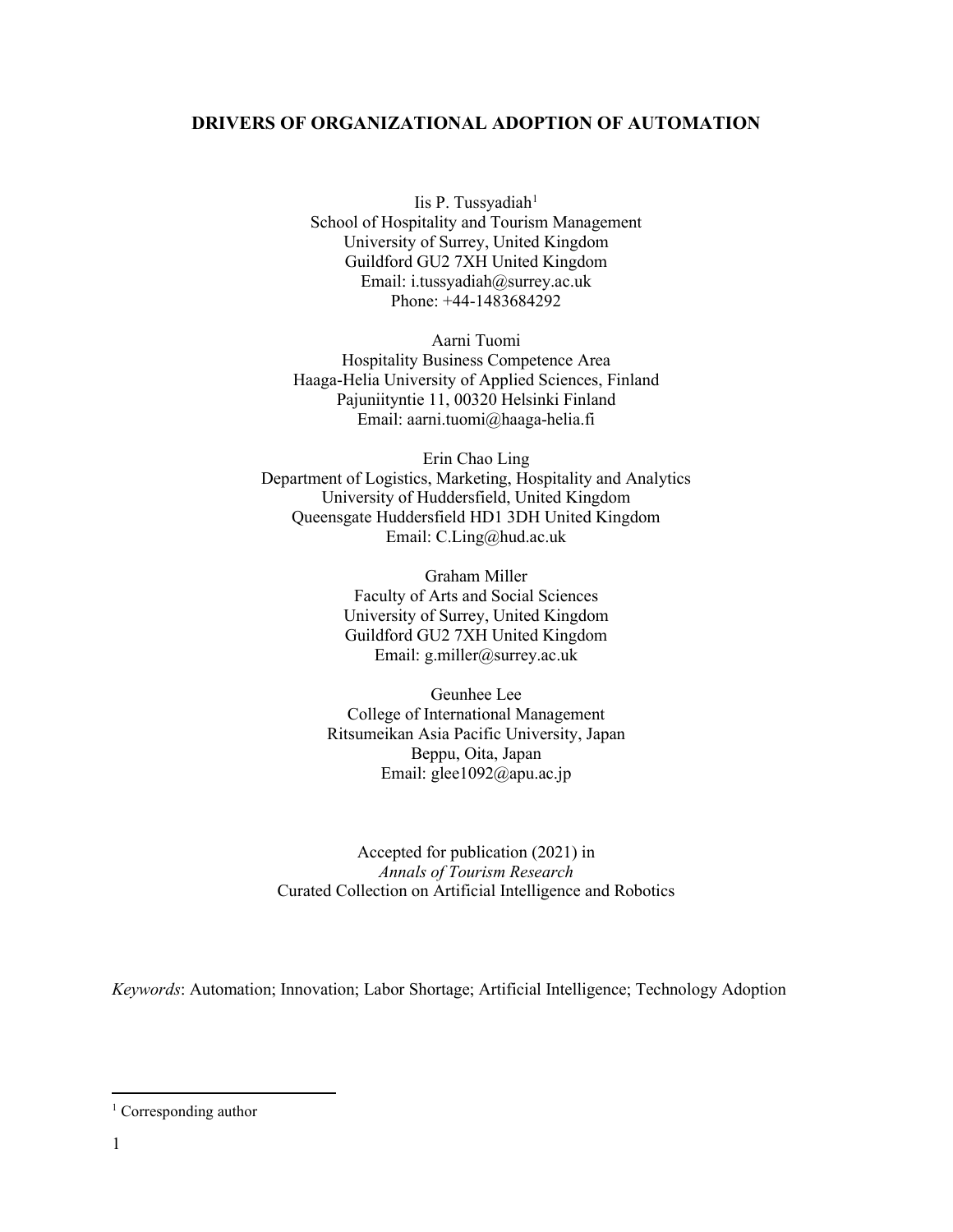## **Drivers of Organizational Adoption of Automation**

#### **Highlights**

- Organizational adoption of automation is made possible by technological progress
- Labor shortage, due to demographic change, livability, and labor mobility, calls for automation
- Customer characteristics and culture determine how automation is designed and implemented
- Transformational leadership is key to successful realization of business model innovation
- These factors can be employed to improve adoption of best practices of automation in tourism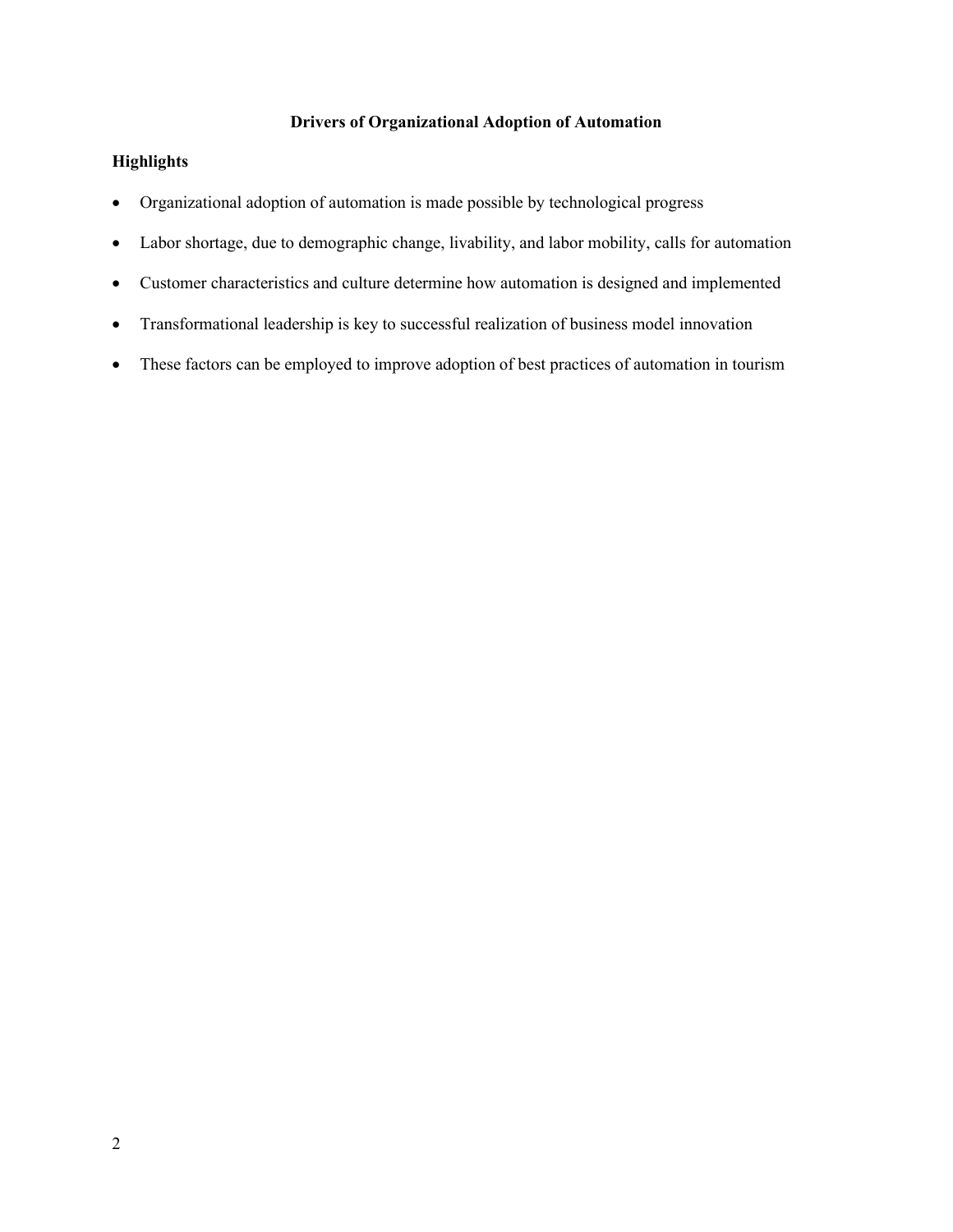#### **Drivers of Organizational Adoption of Automation**

The implementation of artificial intelligence, robotics, and automation in tourism and hospitality has received increasing attention from researchers and practitioners alike. It is expected that innovative technological solutions will bring a host of transformation to the sector (Ivanov & Webster, 2019). While examples of full automation in tourism remain scant, understanding the factors influencing organizational decision to adopt automation is important to assess the likelihood to increase adoption rate in the future. Of interest is identifying potentially modifiable factors that can be employed to improve adoption of best practices (Wisdom et al., 2014). Thus far, no empirical studies have been done to address this. This research aims to fill the gap by providing a set of factors identified by practitioners as driving the organizational adoption of automation. The results suggest avenues for further research and offer best practices to implement automation in tourism.

Semi-structured interviews were conducted with 12 founders/managers of the first fully automated/robotized hotels and restaurants, located in Japan, Hungary, United Kingdom, and United States, representing global pioneers of automation in the sector. Interviews lasted an hour on average, all of which were recorded and transcribed. Transcripts were coded, interpreted, and validated by multiple authors, following thematic analysis procedure suggested by Braun and Clarke (2012). Themes were identified as elaborated below (see Fig. 1 and Supplement).



**Fig. 1.** Drivers of organizational adoption of automation

#### *Technological Progress*

Interviewees promptly recognized the important roles of technological progress and widespread applications of artificial intelligence and robotics, such as autonomous vehicles and voice assistants, in automating tourism and hospitality services. Literature has paid attention to how technological innovation and evolution drive new business models (Baden-Fuller & Haefliger, 2013) and/or strategic alignment (Croteau & Bergeron, 2001) as business organizations adopt technological innovation or adapt to technological changes to improve performance. The findings suggest that technological progress provides companies with technical feasibility and affordance for unmanned service operations, providing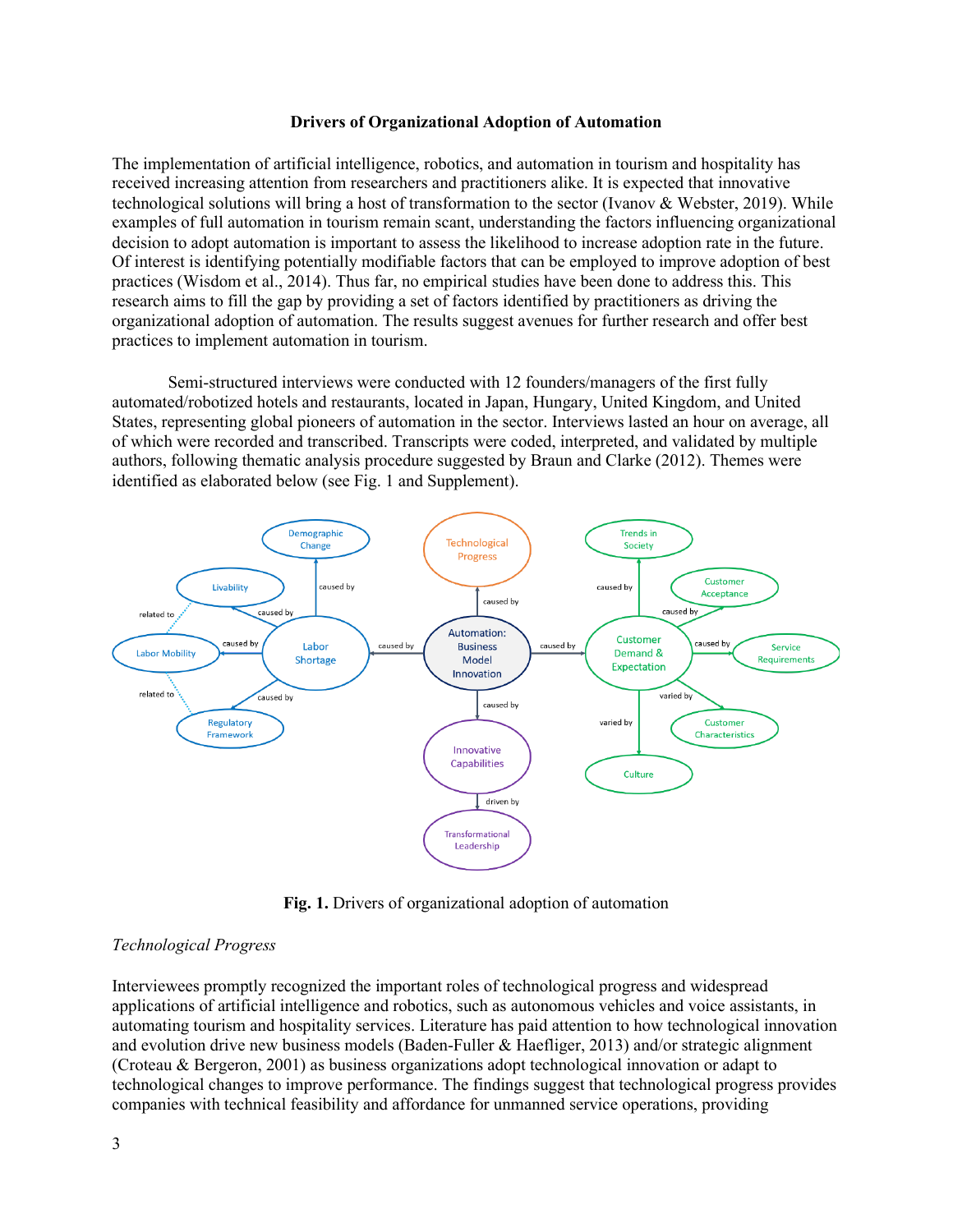opportunities for new business models and/or new product/service concepts centered around process innovation.

#### *Labor Shortage*

Severe or persistent labor shortage was the most intensely discussed determinant of automation adoption. When referring to automation, the term *unmanned* was meaningfully used to emphasize the absence of need for human labor in response to the difficulty of finding talent in the sector, exacerbated by COVID-19 (Stergiou & Farmaki, 2021). Indeed, previous studies have suggested that automation can tackle the problem of growing labor shortage in different industries: construction, manufacturing, agriculture, tourism (Meier, 1991; Tuomi et al., 2020). Several interrelated forces were identified as causing labor shortage: demographic change, livability, labor migration, and political and regulatory issues.

*Demographic change*. Interviewees blame aging society and declining birth rate for contributing to labor shortage. Declining birth rate has a direct effect on decreasing the supply of "young people", presenting a problem for tourism and hospitality industry that has historically relied upon the younger demographics for its entry-level, often hourly, positions (Meier, 1991).

*Livability*. The tourism and hospitality sectors are notorious for their low profit margins and high reliance on manual labor, which often reflect in comparatively low wages (Robinson et al., 2019). The combination of low salaries and increasing cost of living makes the sector an unpopular choice for career development. Some interviewees lamented about companies unable to give livable wages due to the high operations cost. Others empathized with employees, recognizing the difficulties of making a decent living when increases in prices are not matched with those in wages.

*Labor mobility*. Another force is the ease with which laborers can move around within a country/region (e.g., urban migration) and between countries (cross-border employment). Interviewees explained how they deployed resources to recruit graduates from major cities to work for their hotel (located in a secluded resort area) without success. Others expressed their disappointment that young talents leave their countries to work elsewhere in pursuit of more attractive salaries and sustaining benefits.

*Regulatory framework*. Some of the forces are further facilitated by the political and regulatory framework, with direct impact particularly on livability and labor mobility. For example, under the "open border" policies, and due to the proximity between country capitals, it is easy for residents to work in another country to take advantage of higher wages and lower living costs. While migrant workers have often been considered a solution to domestic labor shortage problem, political instability (e.g., 'Brexit') make it harder for companies to access them. Previous studies suggest that restrictions, tighter enforcement, and harsher penalties for noncompliance when it comes to employing migrant workers contribute more to the labor shortage problem in hospitality (Meier, 1991).

#### *Customer Demand and Expectation*

Adoption of automation is attributed to customer demand for more automated service delivery. Interviewees discussed several factors shaping customer demand for automation in tourism, including general societal trends, customer acceptance and use of automation, and service requirements. Furthermore, customer demand for automation is understood to be varied according to their characteristics and culture.

*Trends*. Managers recognized a trend in society where businesses are encouraged to leave simple, routine tasks to robots. Following in the footsteps of autonomous factories, there is an expectation that delegating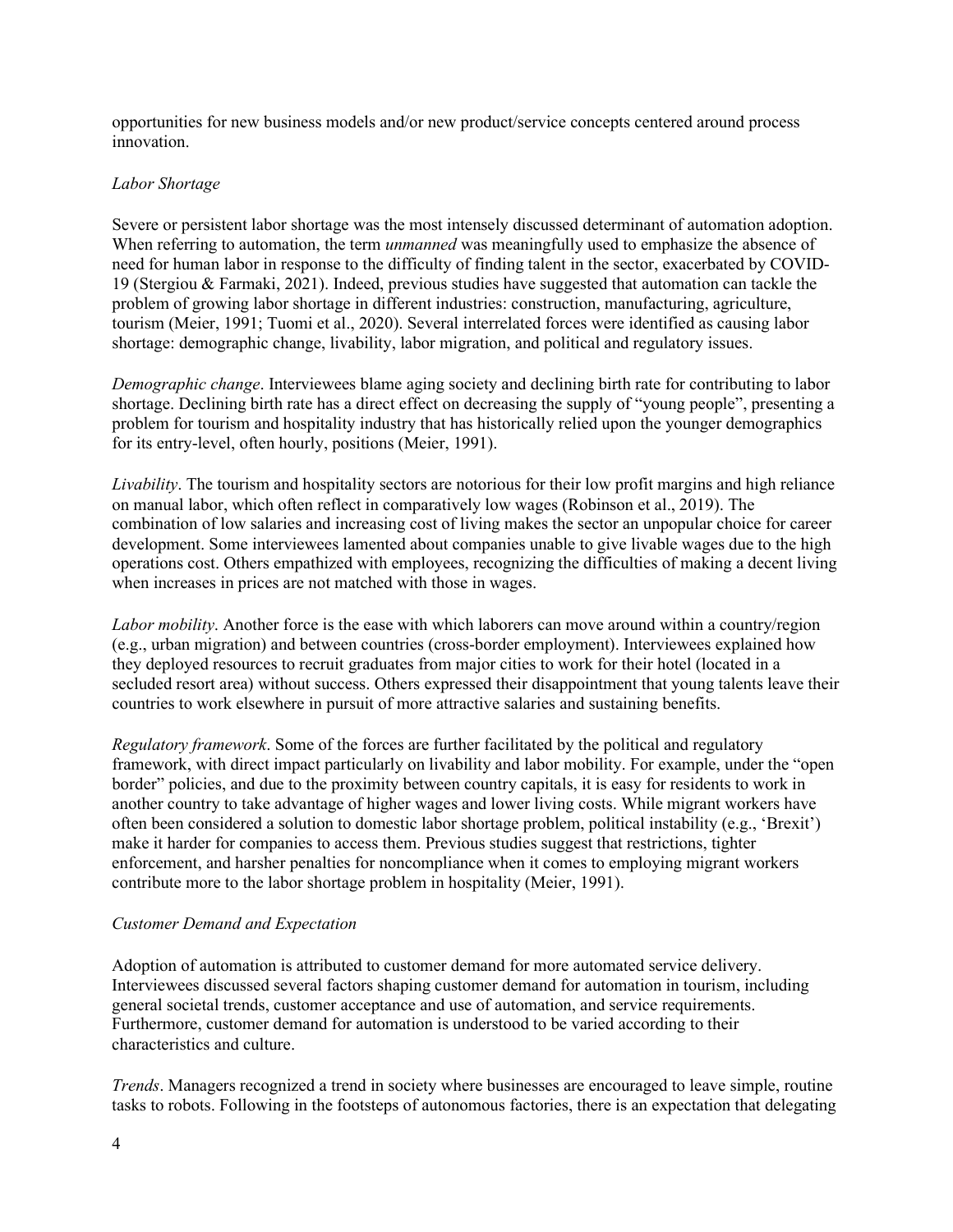simple tasks to robots will make service delivery more efficient and work more enjoyable, thus benefiting both customers and employees (Wirtz et al., 2018).

*Customer acceptance*. Interviewees stated that consumers are already utilizing voice assistants at home or opting for self-service machines in retail stores and thus benefiting from automated assistance. Consumers are therefore curious about how similar technologies can be applied in hotels (novelty) or expecting the same benefits from automation during a hotel stay as they would have at home (convenience).

*Service requirements*. Customer requirements to access quality services were considered an important driver. Specifically, interviewees credited staff limitations in language proficiency, rendering it impossible to deliver the same level of service quality to all customers without being proficient in their language. A manager reflected that it is not merely about effective communication (e.g., questions being answered), but also about reducing anxiety (e.g., fear of making mistakes) that would hinder staff ability to perform tasks appropriately, resulting in variable service quality. Automation is thus adopted to address the need for consistent service quality despite different customer requirements.

*Customer characteristics.* Differing customer characteristics were considered important in deciding *how* instead of *whether* automation should be adopted. This is because the levels of acceptance and use of technology vary by demographic (age, gender, family status) and psychographic (value, interest) characteristics (Tsourela & Roumeliotis, 2015). Interviewees explained that the characteristics of the targeted market segment influenced the selection of robot types (appearance, functions) to be implemented.

*Culture.* Acceptance and use of automation vary by culture. As technologies are developed in tandem with social production of meanings around them, the widespread use of automation can also be attributed to how agent technologies have been embedded in the sociocultural fabric of a country. Japan, where the first robotic hotels were introduced, is a special case where robots are perceived to have a positive role in society (as assistants or even heroes), as peoples' relationship with intelligent machines is rooted in the animistic conception of attaching souls to both living beings and non-living objects (Trovato et al., 2013). Previous studies have shown how cultural background affects customer perception towards and acceptance of service robots in different settings and, consequently, efforts have been done to program robots to adapt to the culture of their users (Trovato et al., 2013).

#### *Innovative Capabilities*

While acknowledging the external forces driving automation adoption, interviewees highlighted their company's ability to recognize and take the opportunity to utilize automation as a radically new technological solution, leading to innovation in their business model. The companies introduced a new business concept (e.g., robotized hotel) as a differentiation strategy to compete in an ever-changing environment, thereby demonstrating their innovativeness and market orientation (Hult, Hurley, & Knight, 2004). Quite a few credited their leaders' innovativeness and ambition to be the pioneer who sets global standards for the implementation of automation in the sector. Indeed, the role of transformational leadership, having such characteristics as inspirational motivation, idealized influence, and intellectual stimulation towards employees, in company's innovative strategies and, consequently, performance has been suggested in the literature (Bass & Avolio, 1994; García-Morales, Jiménez-Barrionuevo, & Gutiérrez-Gutiérrez, 2012). Transformational leaders can not only create visions for change, but also manage the innovation process well. Because of being the first mover in the marketplace, the companies benefit from raising popularity and good reputation.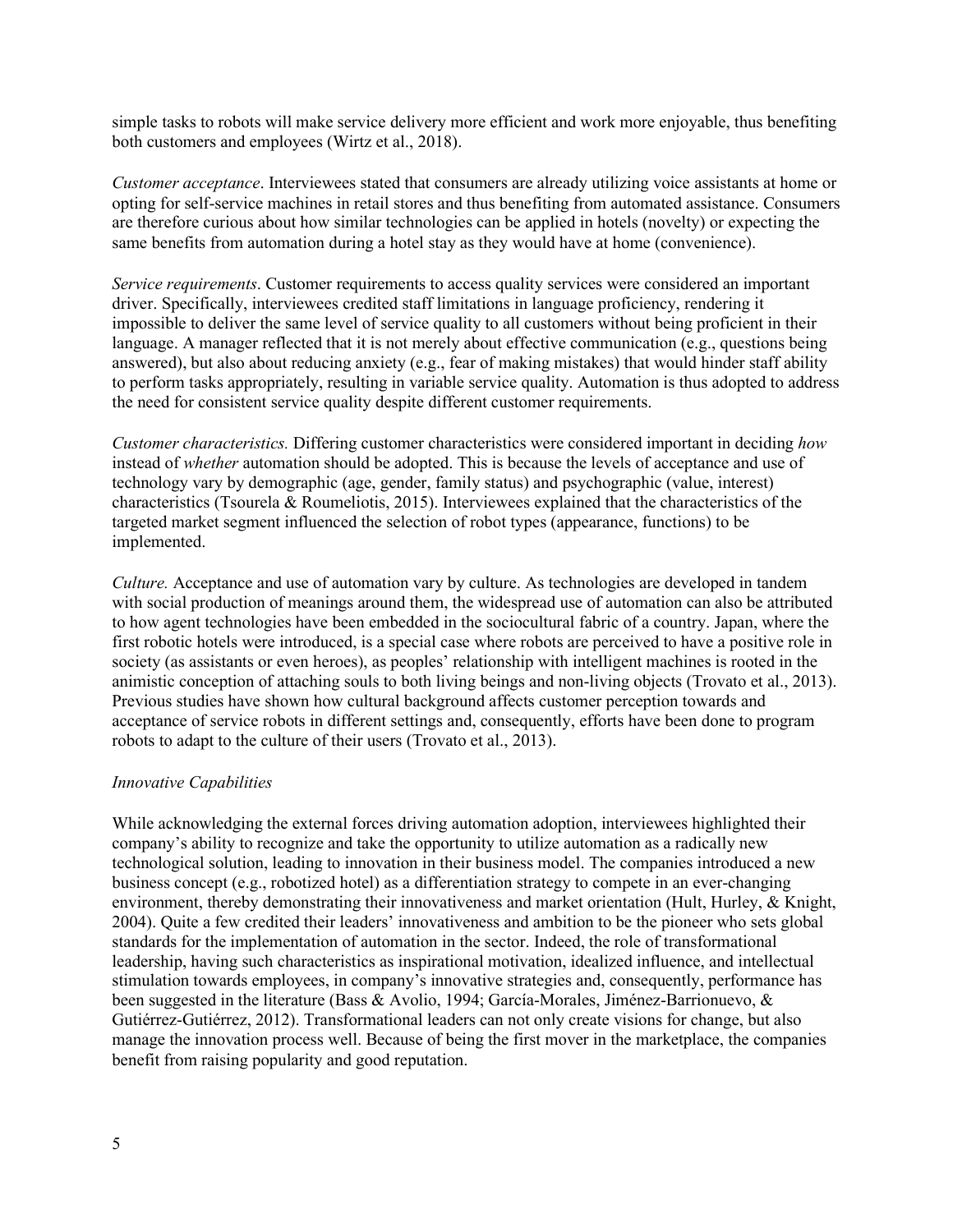The drivers of automation adoption identified herein are consistent with the previously suggested frameworks in innovation adoption and diffusion (Rogers, 1983) with new insights on how these factors play a role in bringing automation into business model innovation in the labor-intensive tourism and hospitality sectors. Labor shortage sets the need for automation, shifting from labor- to technologyintensive service operations. Theoretically speaking, this illustrates a tight coupling of process and product innovation, where automation (i.e., process innovation through enabling technology) results in a significant change in service characteristics (i.e., unmanned tourism and hospitality services), adding to extant literature regarding the relationship between product and process innovation (Linton & Walsh, 2008) (Fig.2).





**Linton Walsh Model:** Coupling of product and process innovation with enabling technology.

**Fig. 2.** Automation Coupling Process and Product Innovation

The findings provide practical implications to achieve fruitful implementation of automation in tourism, including advancing automation technologies to provide unique solutions for the sectors, understanding customer expectation for unmanned services, and integrating transformational management for innovation in tourism and hospitality organizations. To advance research in this area, future studies should explicate the manifestation of these factors in the innovation process and address research questions summarized in Fig.3.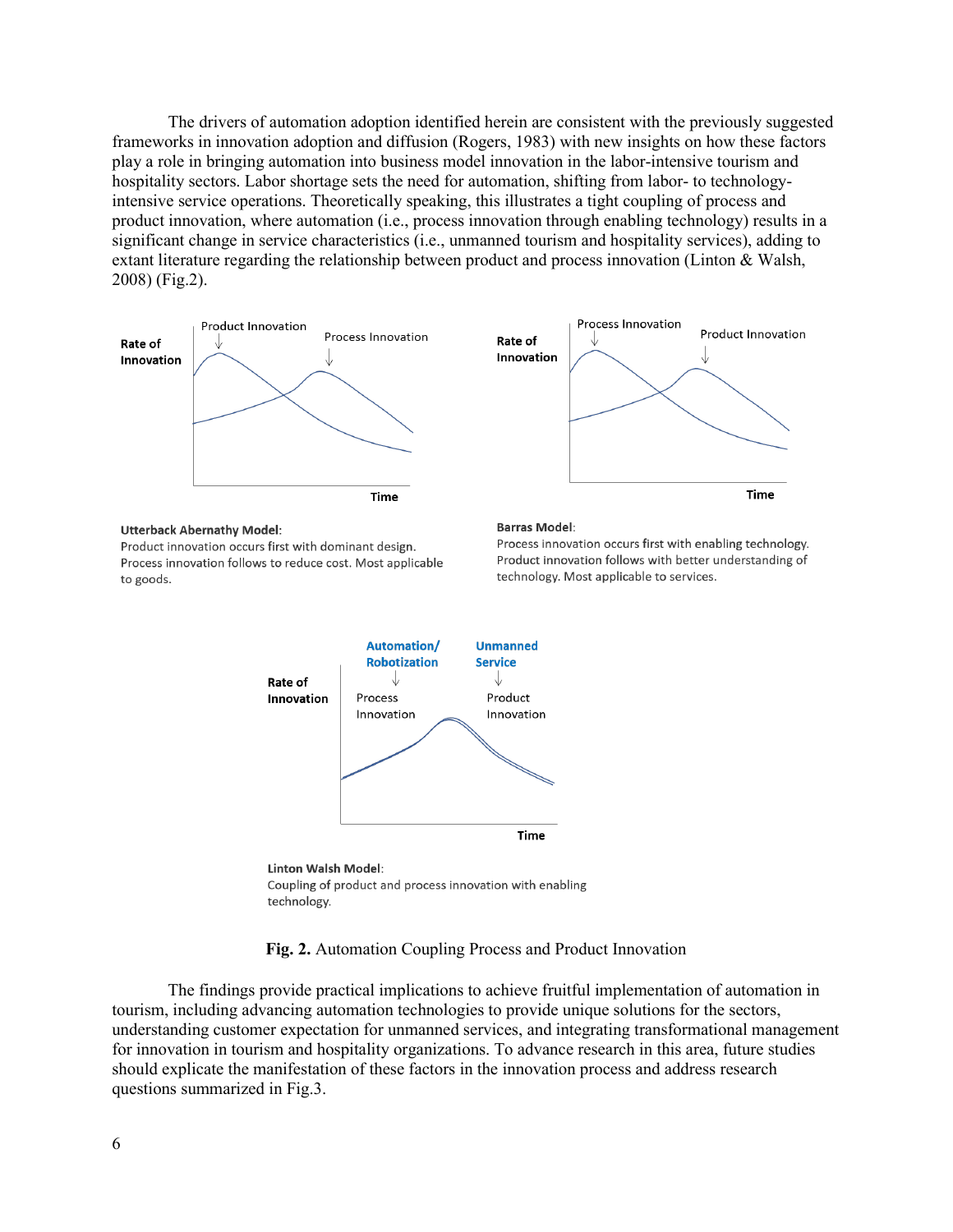

**Fig. 3.** Questions for future research

#### **References**

- Baden-Fuller, C., Haefliger, S. (2013). Business models and technological innovation. *Long Range Planning*, 46(6), 419-426.
- Bass, B.M., Avolio, B.J. (1994). Transformational Leadership and Organizational Culture. *International Journal of Public Administration*, 17(3-4), 541-554.
- Braun, V., Clarke, V. (2012). Thematic analysis. In H. Cooper, P.M. Camic, D.L. Long, A.T. Panter, D. Rindskopf, K.J. Sher (Eds.), APA handbook of research methods in psychology, Vol. 2. Research designs: Quantitative, qualitative, neuropsychological, and biological (pp. 57–71). American Psychological Association.
- Croteau, A.-M., Bergeron, F. (2001). An information technology trilogy: Business strategy, technological deployment and organizational performance. *Journal of Strategic Information Systems*, 10, 77-99.
- García-Morales, V.J., Jiménez-Barrionuevo, M.M., & Gutiérrez-Gutiérrez, L. (2012). Transformational leadership influence on organizational performance through organizational learning and innovation. *Journal of Business Research*, 65(7), 1040-1050.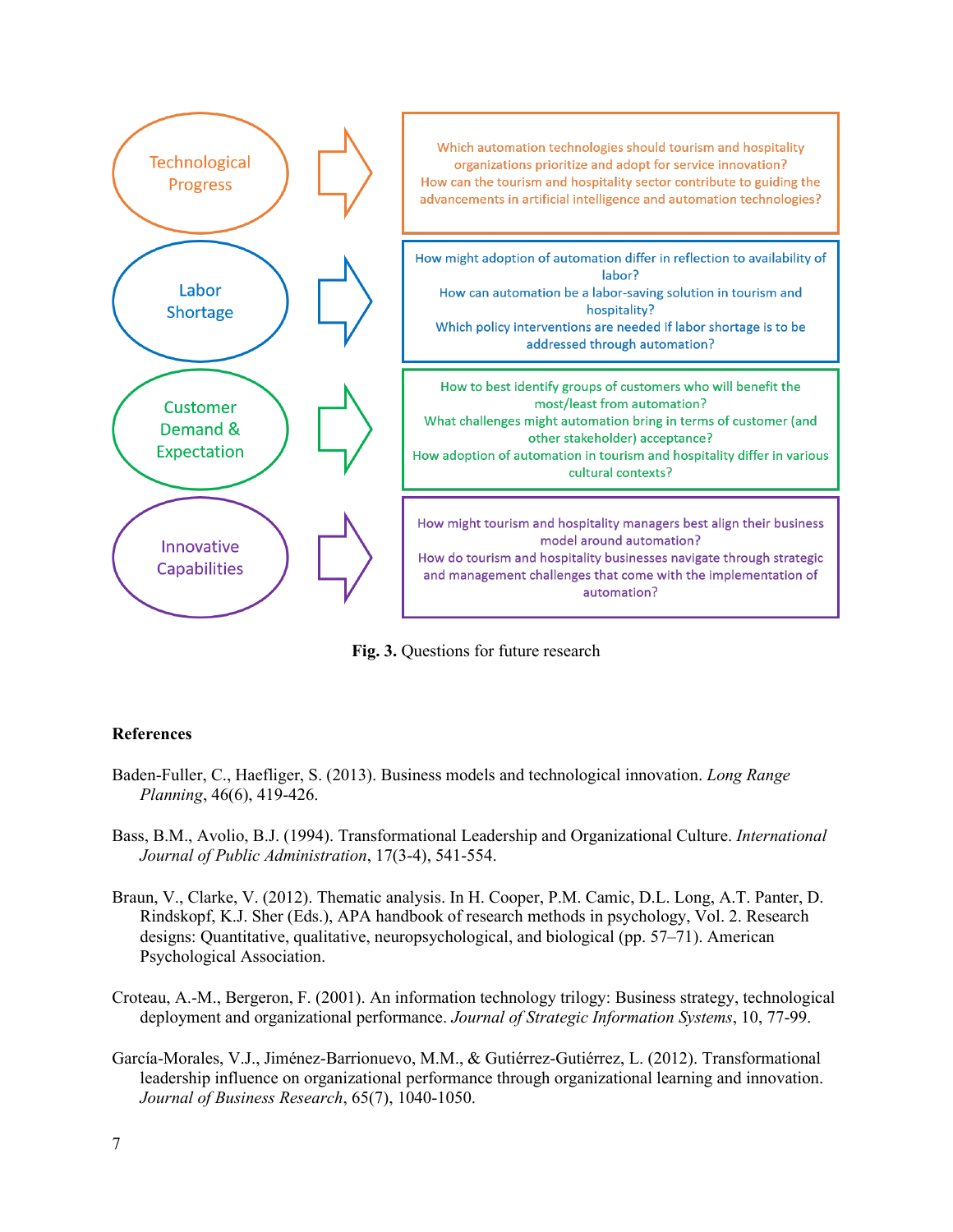- Hult, G.T.M., Hurley, R.F., Knight, G.A. (2004). Innovativeness: Its antecedents and impact on business performance. *Industrial Marketing Management*, 33, 429–438.
- Ivanov, S., Webster, C. (2019). Robots in tourism: A research agenda for tourism economics. *Tourism Economics*, 1-21.
- Linton, J.D., Walsh, S.T. (2008). A theory of innovation for process-based innovations such as nanotechnology. *Technological Forecasting and Social Change*, 75(5), 583-594.
- Meier, J.D. (1991). Solutions to the hospitality industry's labor shortage. *Hospitality Review*, 9(2), Article 10.
- Robinson, R., Martins, A., Solnet, D., Baum, T. (2019). Sustaining precarity: critically examining tourism and employment. *Journal of Sustainable Tourism,* 27(7), 1008-1025.
- Roger, E.M. (1983). *Diffusion of Innovation*. New York: The Free Press.
- Stergiou, D., Farmaki, A. (2021). Ability and willingness to work during COVID-19 pandemic: Perspectives of front-line hotel employees. *International Journal of Hospitality Management*, 93, 102770.
- Trovato, G., Zecca, M., Sessa, S., Jamone, L., Ham, J., Hashimoto, K., Takanishi, A. (2013). Crosscultural study on human-robot greeting interaction: acceptance and discomfort by Egyptians and Japanese. *Journal of Behavioural Robotics*, 4(2), 83-93.
- Tsourela, M., Roumeliotis, M. (2015). The moderating role of technology readiness, gender and sex in consumer acceptance and actual use of Technology-based services. *The Journal of High Technology Management Research* 26(2), 124-136.
- Tuomi, A., Tussyadiah, I., Ling, E. C., Miller, G., Lee, G. (2020). x=(tourism\_work) y=(sdg8) while y=true: automate(x). *Annals of Tourism Research*, 84, 102978.
- Wirtz, J., Patterson, P., Kunz, W., Gruber, T., Lu, V., Paluch, S., Martins, A. (2018). Brave new world: Service robots in the frontline. *Journal of Service Management,* 29(5), 907-931.
- Wisdom, J., Chor, K.H.B., Hoagwood, K.E., Horwitz, S.M. (2014). Innovation adoption: A review of theories and constructs. *Administration and Policy in Mental Health and Mental Health Services Research*, 41(4), 480-502.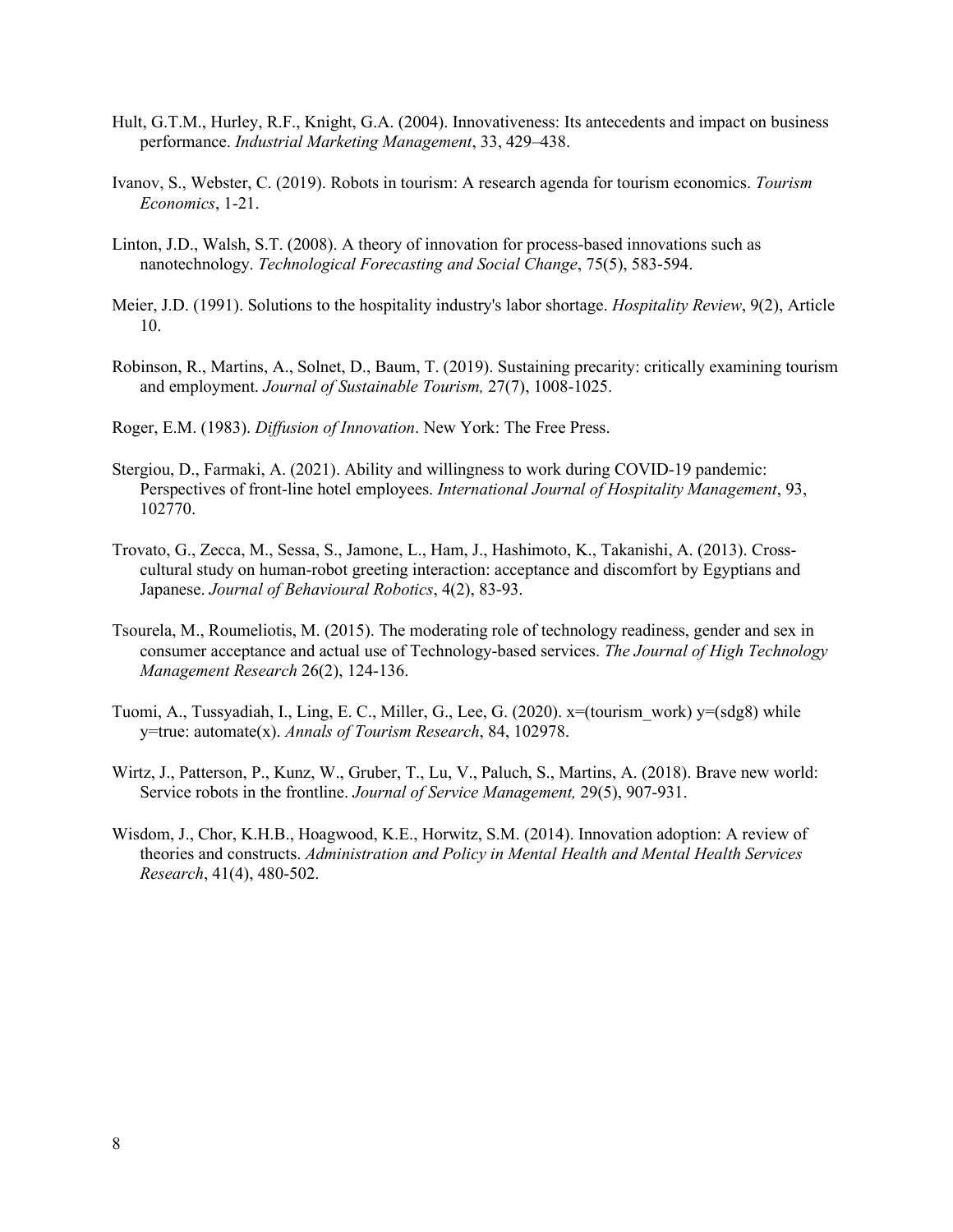### **Authors' Bio**

**Iis Tussyadiah** is Professor at University of Surrey. She conducts research on information technologies and human behavior.

**Aarni Tuomi** is Lecturer at Haaga-Helia University of Applied Sciences. His research explores service automation in hospitality and tourism.

**Erin Chao Ling** is Lecturer at University of Huddersfield. Her research focuses on AI systems in travel.

**Graham Miller** is Professor at University of Surrey. He conducts research into business ethics, sustainable tourism, and CSR.

**Geunhee Lee** is Associate Professor at Ritsumeikan Asia Pacific University. His research focuses on consumer behavior.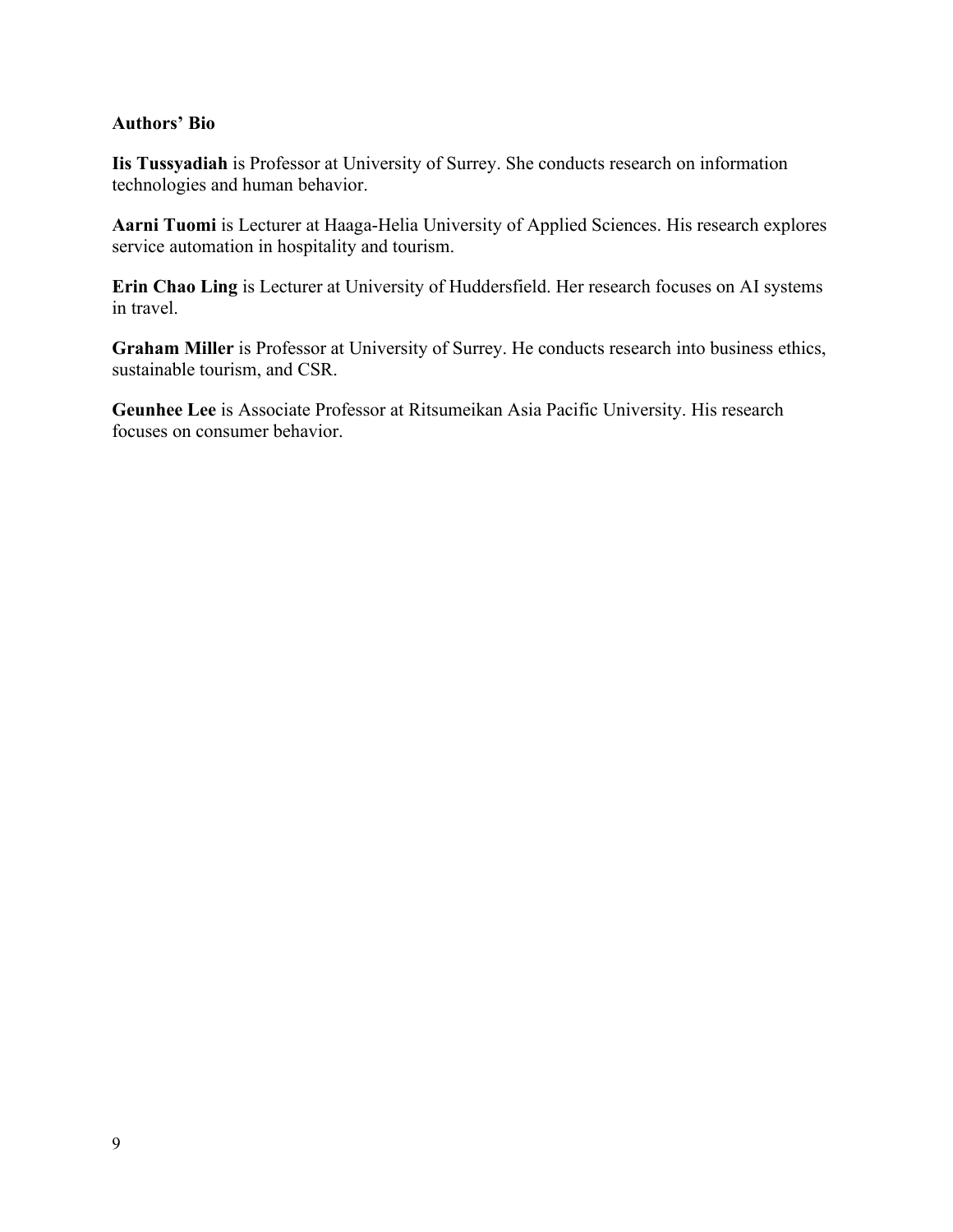# **Drivers of Organizational Adoption of Automation in Tourism**

## **Codes**

| Level 1<br>Code | Level 2<br>Code | <b>Code Name</b>          | <b>Definition</b>                                                                                                                    | Sample Quote*                                                                                                                                                                                                                                                                                                                                                                                                                                                |
|-----------------|-----------------|---------------------------|--------------------------------------------------------------------------------------------------------------------------------------|--------------------------------------------------------------------------------------------------------------------------------------------------------------------------------------------------------------------------------------------------------------------------------------------------------------------------------------------------------------------------------------------------------------------------------------------------------------|
| $\mathbf{A}$    |                 | Technological<br>progress | Technological<br>changes/advancement of<br>automation in services and<br>various fields                                              | "If we are to talk about the current situation, everyone is feeling that<br>automation development is going on in many fields, don't you agree?<br>The most obvious would be self-driving cars, or vending machines are<br>also a kind of automation which has been around long before. Many<br>kinds of automation are advancing." - Hotel Manager, Japan                                                                                                   |
| B               |                 | Labor shortage            | The absence of human labor                                                                                                           |                                                                                                                                                                                                                                                                                                                                                                                                                                                              |
|                 | B1              | Demographic<br>change     | [Cause of B] A change in<br>population's structure due to,<br>for example, declining<br>birthrate and increasing aging<br>population | "The place we are now at is called [City] of the [Prefecture] prefecture,<br>and it has had some influence on us. Japan right now is experiencing<br>some serious issues such as declining birthrates, aging population, and<br>shortage of labor." - Hotel Manager, Japan                                                                                                                                                                                   |
|                 | B <sub>2</sub>  | Livability                | [Cause of B] Salary rate<br>relative to cost of living                                                                               | "Because salaries are real estate prices are increasing like crazy, it's<br>crazy, really, um salaries don't increase that much. Then there is a<br>big gap and to overcome that gap salaries should be increasing, but it's<br>not on that trend at the moment." - Hotel Manager, Hungary                                                                                                                                                                   |
|                 |                 |                           |                                                                                                                                      | "Is it just going to be unsustainable for us to be able to provide proper<br>living wage for people and to have a huge labor force and to be able to<br>do that at a cost that people are willing to pay? That is just not going to<br>be able to happen, so we need to get ahead of that curve, that's where I<br><i>believe it is</i> [a driver for automation]." - Hotel Manager, UK                                                                      |
|                 | B <sub>3</sub>  | Labor migration           | [Cause of B] Laborers move<br>around within a country/region<br>and between different<br>countries                                   | "The problem is that 250 km to the west we have [Country] they get<br>almost double the money It's EU, Schengen, it's easy, so there are a<br>lot of people they are going around and leaving" - Hotel Manager,<br>Hungary                                                                                                                                                                                                                                   |
|                 |                 |                           |                                                                                                                                      | "After graduating high school, the young people who has been living<br>here go to big cities like [City1], [City2], or [City3]. As a result, in<br>[City4] there aren't many young people at all. Without employees, our<br>hotel and theme park cannot provide any service, so for the recruitment<br>activities, the people in charge of our human resources division have to<br>go all the way to the cities, you know. They are trying their best in the |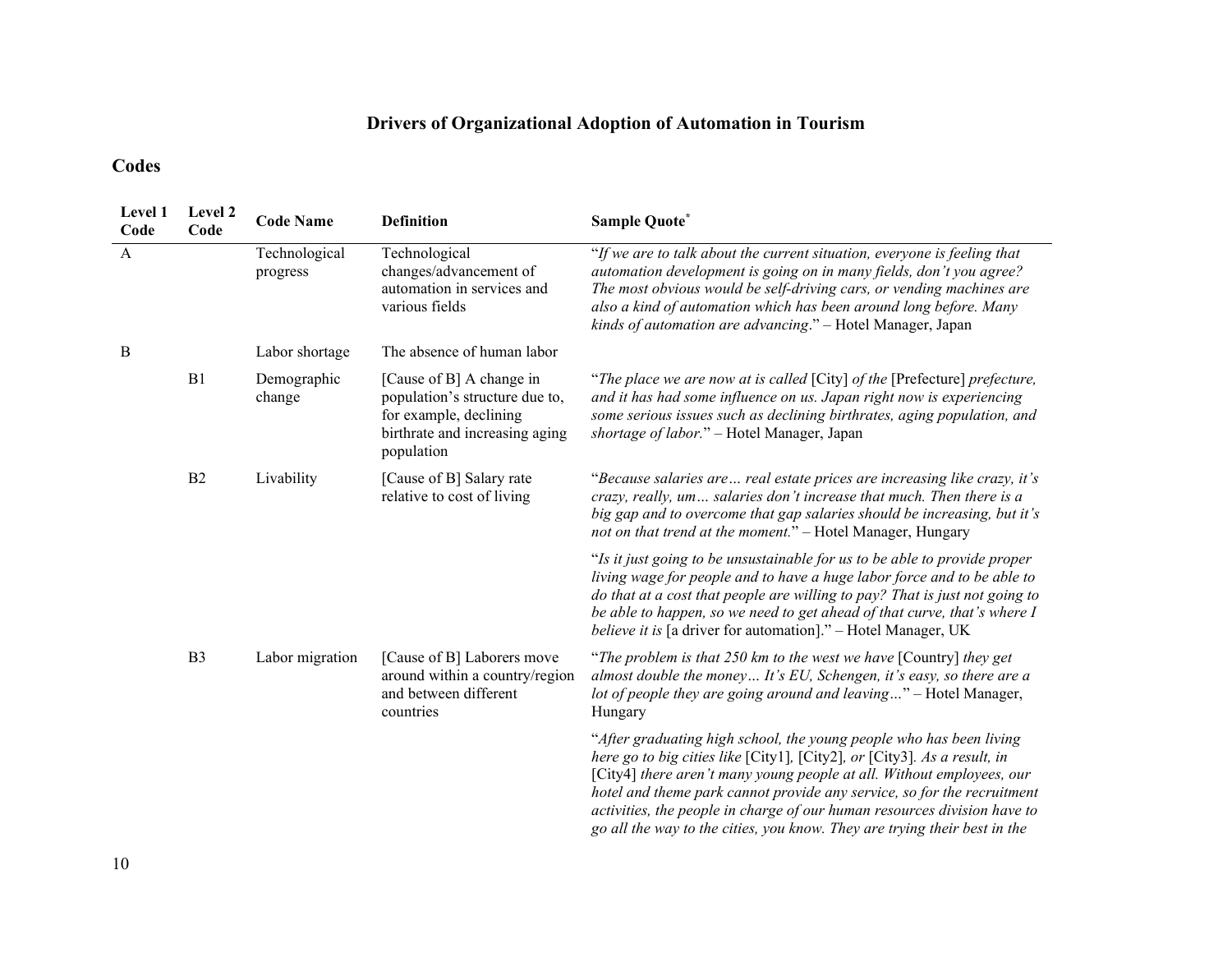| Level 1<br>Code | Level 2<br>Code | <b>Code Name</b>                      | <b>Definition</b>                                                                                                                                                                                                                                                                                                      | <b>Sample Quote*</b>                                                                                                                                                                                                                                                                                                                                                                                                                                                                                                                                                          |
|-----------------|-----------------|---------------------------------------|------------------------------------------------------------------------------------------------------------------------------------------------------------------------------------------------------------------------------------------------------------------------------------------------------------------------|-------------------------------------------------------------------------------------------------------------------------------------------------------------------------------------------------------------------------------------------------------------------------------------------------------------------------------------------------------------------------------------------------------------------------------------------------------------------------------------------------------------------------------------------------------------------------------|
|                 |                 |                                       |                                                                                                                                                                                                                                                                                                                        | recruitment, conducting interviews and finding talented people, then<br>convincing them to go work at [Resort] in [City], [Prefecture]. However,<br>the young people of Japan nowadays have an adoration for the city<br>centers, for the urban area, so much that it doesn't matter how much we<br>ask, they wouldn't come to work in the countryside." - Hotel Manager,<br>Japan                                                                                                                                                                                            |
|                 | B <sub>4</sub>  | Political and<br>regulatory issues    | [Cause of B] Political and<br>regulatory framework with<br>direct impact on labor,<br>particularly influencing<br>livability and labor mobility<br>[Cause of B] Areas deprived<br>of resources, which are<br>traditionally inaccessible for<br>tourism<br>Particular customer needs or<br>requirements with regards to | "The problem is that 250 km to the west we have [Country] they get<br>almost double the money It's EU, Schengen, it's easy, so there are a<br>lot of people they are going around and leaving" - Hotel Manager,<br>Hungary                                                                                                                                                                                                                                                                                                                                                    |
|                 |                 |                                       |                                                                                                                                                                                                                                                                                                                        | "I think especially as there are shortages of staff because of Brexit, then<br>areas of automation will become relevant. I mean, we're more<br>automated in [City]. We have a restaurant in [City] with more<br>automated cooking processes than we have here, because employing<br>people is more costly in [Country] because of the social charges. So<br>there, we're using cooking techniques that're we're not really using<br>here to reduce labor." - Restaurant Manager, UK                                                                                           |
|                 |                 |                                       |                                                                                                                                                                                                                                                                                                                        | "[it's] about productivity. the same political microeconomic issues<br>everyone else faces that we just simply can't get enough labor, so how<br>do we use automation and what form of robotics to help offset some<br>those challenges." - Food Tech CEO, UK                                                                                                                                                                                                                                                                                                                 |
|                 | B <sub>5</sub>  | Extreme<br>environments               |                                                                                                                                                                                                                                                                                                                        | "Also, people are saying in the near future space travel will become<br>common, but if we are to provide accommodation on the moon, there<br>will certainly be a shortage of labor. It is also the context as to why<br>[Brand] Hotel was born after all. So, in order to deal with this problem,<br>all the simple things should be done by robots. It's the moon, you<br>know." - Hotel Manager, Japan                                                                                                                                                                      |
| $\mathcal{C}$   |                 | Customer<br>demand and<br>expectation | automation                                                                                                                                                                                                                                                                                                             | "this is probably much more a younger demographic who were<br>engaging in health tracking apps [] There are people who want to<br>work with those tracking apps to integrate them with their menus, so<br>that people can have an entirely customized meal propositions. $[]$ The<br>next is people who are subscribing to gym program, fitness program,<br>whatever $[]$ they go 'I want you to vary my diet throughout the week'<br>[] but each meal that's being delivered is entirely unique [] the<br>ingredients, contents are not standard menu items. $[]$ you can no |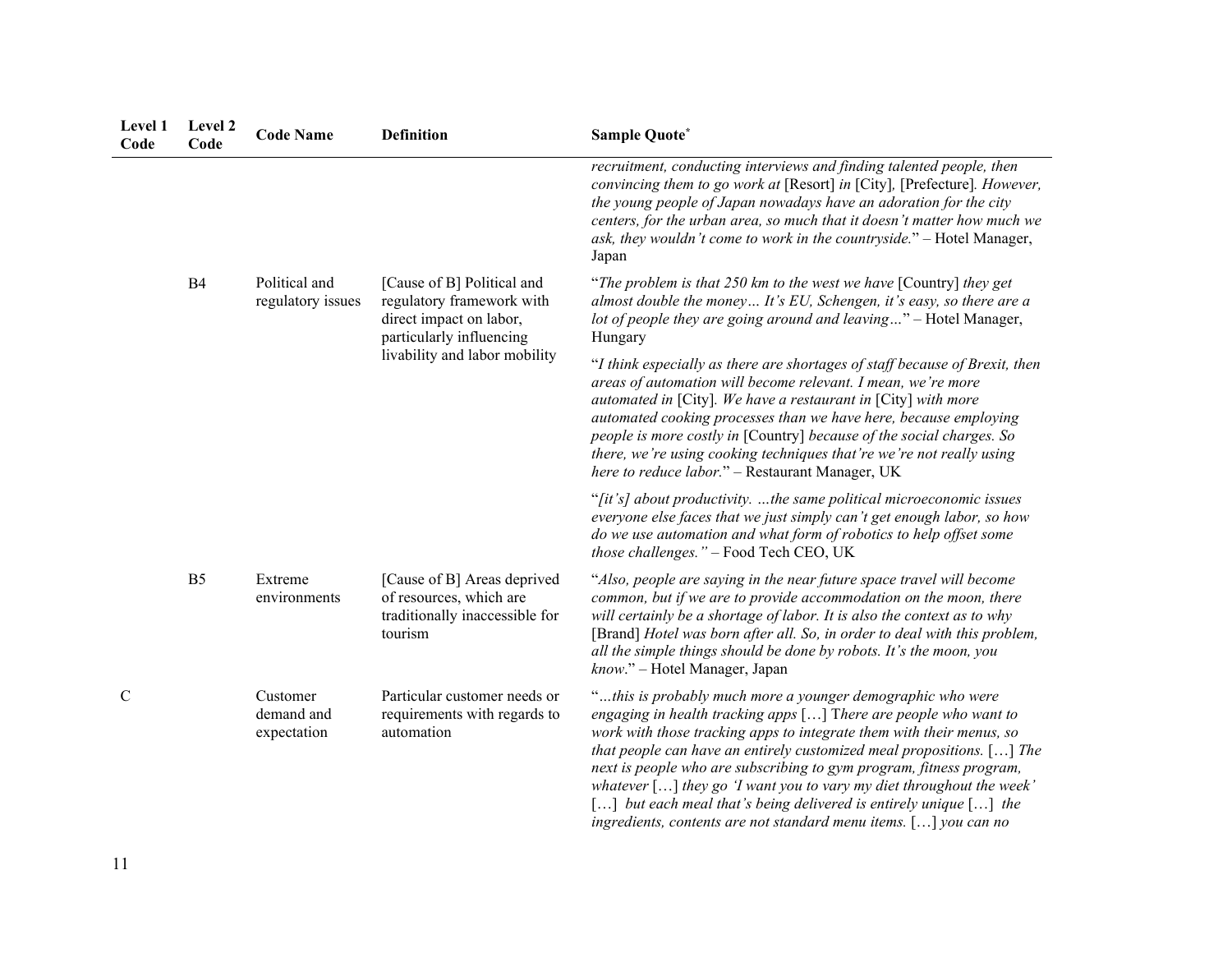| Level 1<br>Code | Level 2<br>Code | <b>Code Name</b>                     | <b>Definition</b>                                                                                              | Sample Quote*                                                                                                                                                                                                                                                                                                                                                                                                                                                                                                                                                                                                                                                                                                                                                                                                                               |
|-----------------|-----------------|--------------------------------------|----------------------------------------------------------------------------------------------------------------|---------------------------------------------------------------------------------------------------------------------------------------------------------------------------------------------------------------------------------------------------------------------------------------------------------------------------------------------------------------------------------------------------------------------------------------------------------------------------------------------------------------------------------------------------------------------------------------------------------------------------------------------------------------------------------------------------------------------------------------------------------------------------------------------------------------------------------------------|
|                 |                 |                                      |                                                                                                                | longer take the commissary or dispensary model where you take a<br>scoop of this and a scoop of that They can't do that. They can't<br>physically manage the variations of all these coming through. They<br>can't reliably get into portion control. [] so, the ways where we're<br>finding a gain for our robotics [are] demand for change, suddenly we<br>have to build something that we didn't have to build before." $-$<br>Restaurant Robotics CEO, UK                                                                                                                                                                                                                                                                                                                                                                               |
|                 | C1              | Trends in society                    | [Cause of C] Global trends<br>explaining society's (and the<br>economy's) increasing<br>reliance on automation | "Furthermore, the social trend which encourages businesses to leave all<br>the simple desk work such as reception to robots has also had good<br>influence on us. The biggest influence of it all will probably be self-<br>driving cars, followed by autonomous factories and robots producing<br>goods, all of which the world is taking for granted. I wonder if the<br>society, the economy will be able to follow the automation trend,<br>leaving all the simple parts to robots. Our [Brand] Hotel is proud to be<br>able to contribute something to that cause." - Hotel Manager, Japan                                                                                                                                                                                                                                             |
|                 | C2              | Customer<br>acceptance and<br>use of | [Cause of C] Customers have<br>adopted/are open to adopt and<br>used/use automated systems                     | "As AI home speakers are also becoming commonplace, the amount of<br>home speakers or robotics or AI in society, they are also becoming<br>conventional, I think." - Hotel Manager, Japan                                                                                                                                                                                                                                                                                                                                                                                                                                                                                                                                                                                                                                                   |
|                 |                 | automation                           | (in daily life)                                                                                                | "we were talking about the adaptation of people using things<br>[robotics]. That is the real key for us, that once people start using<br>things, then it becomes normal, and when it becomes normal it<br>[adoption] happens very, very quickly." - Hotel Manager, UK                                                                                                                                                                                                                                                                                                                                                                                                                                                                                                                                                                       |
|                 | C <sub>3</sub>  | Service process<br>requirements      | [Cause of C] Customer<br>requirements to access<br>services, such as language                                  | "let's suppose that I'm at that front desk, and a guest comes to check<br>in. If the guest is a Japanese, then since $I$ am also a Japanese we can<br>communicate easily. $[]$ Not only that, I would also make use of all my<br>knowledge and information and try hard to make the guest happy, to<br>help him or her enjoy his or her time here, and leave the hotel in a good<br>mood. On the other hand, if the guest is a Russian who cannot speak<br>Japanese, the service quality immediately drops, don't you think? $[]$<br>we understood that while robots might only be able to provide service<br>50% or 60% at most where humans can do 120-130%, robots can<br>provide it equally to everyone regardless of age or nationality. It's<br>something only possible for robots, impossible for humans." - Hotel<br>Manager, Japan |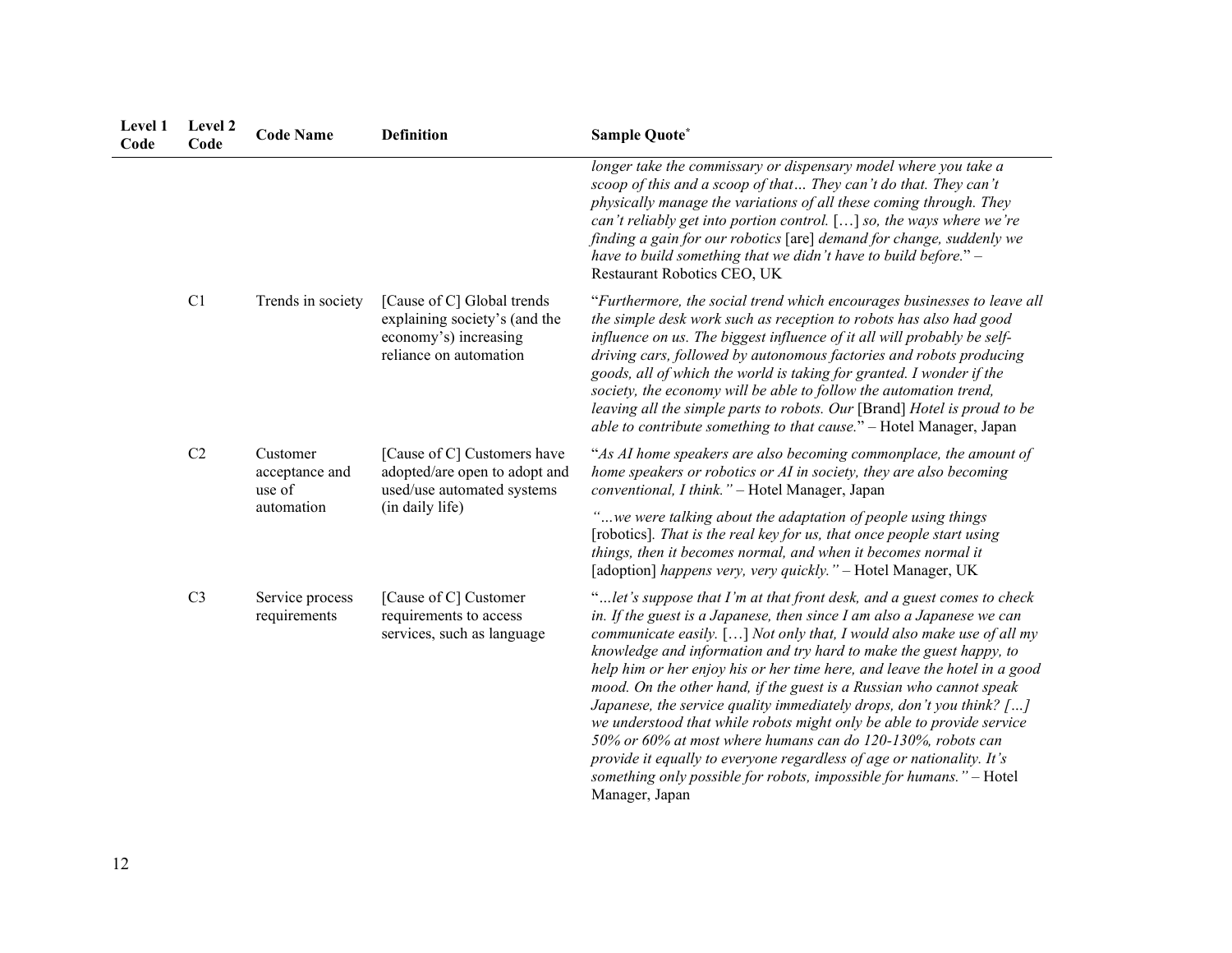| Level 1<br>Code | Level 2<br>Code | <b>Code Name</b>            | <b>Definition</b>                                                                                                                                                                    | Sample Quote*                                                                                                                                                                                                                                                                                                                                                                                                                                                                                                                                                                                                                                         |
|-----------------|-----------------|-----------------------------|--------------------------------------------------------------------------------------------------------------------------------------------------------------------------------------|-------------------------------------------------------------------------------------------------------------------------------------------------------------------------------------------------------------------------------------------------------------------------------------------------------------------------------------------------------------------------------------------------------------------------------------------------------------------------------------------------------------------------------------------------------------------------------------------------------------------------------------------------------|
|                 | C4              | Customer<br>characteristics | [Variation in C] Demographic<br>and psychographic<br>characteristics of customers<br>for which the variation in<br>levels of acceptance/use of<br>automation can be attributed<br>to | "I suppose it depends on the target demographic. Guests with family are<br>not quite used to using this kind of services. On the other hand,<br>[Location] is used by single businessmen. As such, there are<br>businessmen who are quick to follow the trend, so it transitions<br>smoothly. However, for the guests with family, like housewives, they<br>don't really check in smoothly. There are quite a number of them who<br>gets panicked or makes an error. That's how it was in the beginning,<br>but fortunately thanks to increasing reputation, I feel that [Brand] Hotel<br>is becoming more accessible." - Hotel Manager, Japan        |
|                 | C <sub>5</sub>  | Culture                     | [Variation in C] Sociocultural<br>fabric of a country/region for<br>which the variation in levels of<br>acceptance/use of automation<br>can be attributed to                         | "[] when I looked back, I think Japanese people actually have been<br>under the influence of robots since childhood already." - Hotel<br>Manager, Japan                                                                                                                                                                                                                                                                                                                                                                                                                                                                                               |
|                 |                 |                             |                                                                                                                                                                                      | "Right now, we already have places like self-service convenience stores.<br>However, because there is always a difference in culture, a guest from<br>overseas like America may not probably understand things the same as<br>a Japanese guest may. Americans think this way, while Japanese people<br>think that way. That is just how it is, and I have many concerns about<br>this too, but if I was asked if it is impossible, I would say the real<br>challenge is how to keep innovating current methods. To improve an<br>idea, you really have to ask for opinions from various people and make<br>use of technology." - Hotel Manager, Japan |
| D               |                 | Dynamic<br>Capabilities     | Companies' ability to<br>integrate, build, and<br>reconfigure internal<br>competences to address or<br>bring about changes in the<br>business environment                            | "What this means is that when the reception is busy there are people to<br>deal with it, but when it's not busy people are not doing anything<br>besides being there, and that's a waste of labor. That's why we thought<br>we should make robots do the work. $[]$ The hotel industry until now<br>has always thought that a normal hotel, an ordinary hotel is one that<br>has to provide human service, or being served by humans Not relying<br>on humans then, in a sense, will be a brand-new concept." - Hotel<br>Manager, Japan                                                                                                               |
|                 |                 |                             |                                                                                                                                                                                      | "The iPhone has this image of the pioneer that led the change from<br>feature phones or flip phones to smartphones. We're hoping that<br>[Brand] Hotel can also be in the same position. Sooner or later we will<br>have copycats, that's for sure. $[]$ in that sense we really want to hold<br>the leading position. We want to build more hotels and stay on top." $-$                                                                                                                                                                                                                                                                             |

Hotel Manager, Japan